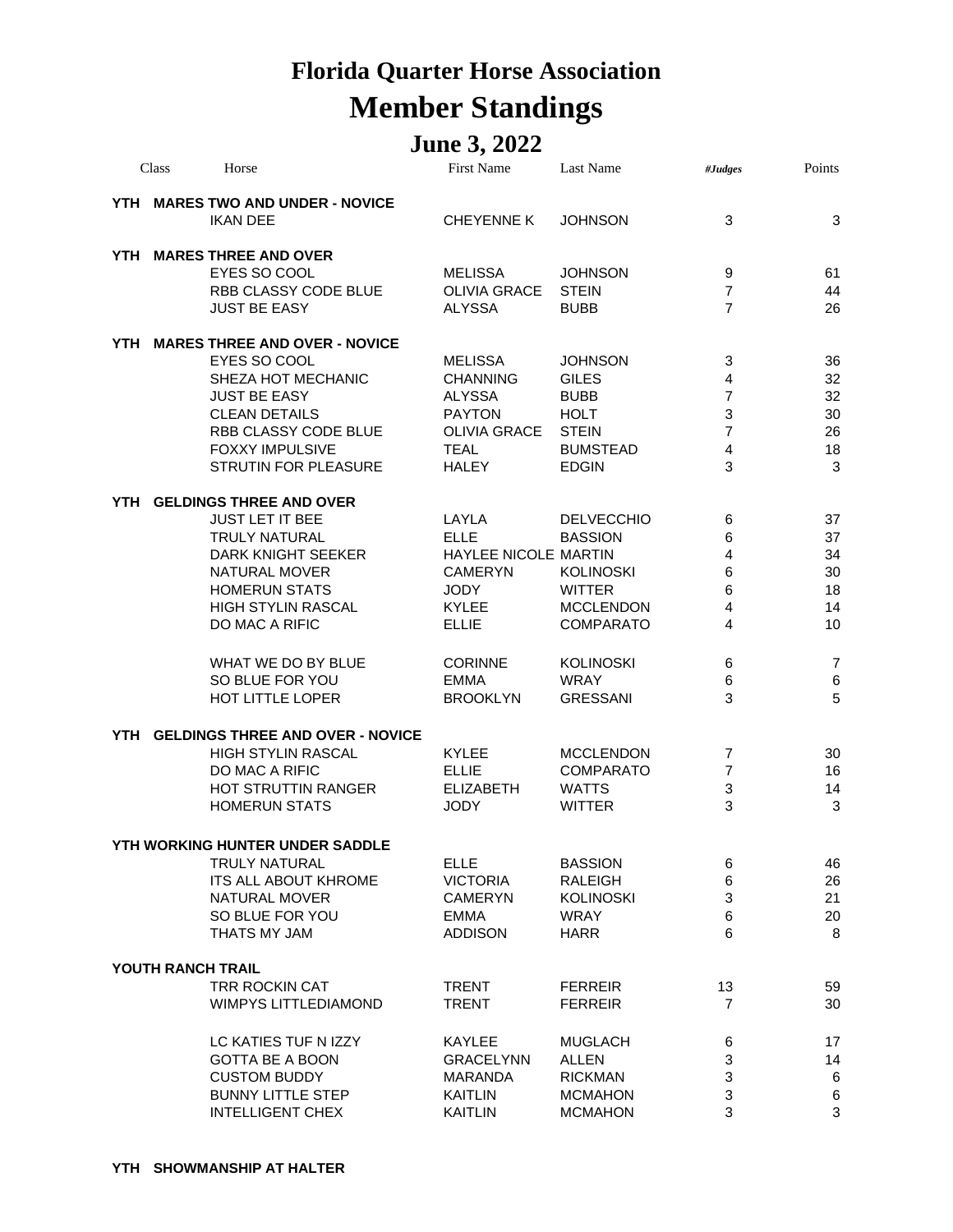| <b>CLEAN DETAILS</b> | <b>PAYTON</b>               | <b>HOLT</b>       |   | 88 |
|----------------------|-----------------------------|-------------------|---|----|
| JUSTA LIL SOUTHERN   | <b>REBECCA</b>              | <b>MCCAIN</b>     | 6 | 50 |
| <b>BIG IRONS</b>     | MYAH                        | <b>YEOMANS</b>    | 4 | 46 |
| CUSTOM BUDDY         | MARANDA                     | <b>RICKMAN</b>    | 3 | 46 |
| <b>JUST BE EASY</b>  | ALYSSA                      | <b>BUBB</b>       | 7 | 44 |
| UF A REASON TO MOVE  | LAYLA                       | <b>DELVECCHIO</b> | 4 | 44 |
| DO MAC A RIFIC       | <b>ELLIE</b>                | <b>COMPARATO</b>  | 4 | 42 |
| DARK KNIGHT SEEKER   | <b>HAYLEE NICOLE MARTIN</b> |                   | 9 | 36 |
| BIG REPUTATION       | MYAH                        | <b>YEOMANS</b>    | 3 | 36 |
| ILL B BATTING ONA RV | CHARLOTTE                   | <b>BROOKS</b>     | 6 | 36 |
| HOT LITTLE LOPER     | <b>BROOKLYN</b>             | <b>GRESSANI</b>   | 3 | 24 |
| HOT STRUTTIN RANGER  | <b>ELIZABETH</b>            | <b>WATTS</b>      | 3 | 20 |
| HIGH STYLIN RASCAL   | <b>KYLEE</b>                | <b>MCCLENDON</b>  | 4 | 20 |
| RBB CLASSY CODE BLUE | OLIVIA GRACE                | <b>STEIN</b>      | 7 | 16 |
| UF A REASON TO MOVE  | LAYLA                       | <b>DELVECCHIO</b> | 6 | 8  |
| HOT STRUTTIN RANGER  | <b>ELIZABETH</b>            | <b>WATTS</b>      | 3 | 4  |
|                      |                             |                   |   |    |

## **YTH SHOWMANSHIP AT HALTER - NOVICE**

|           | DO MAC A RIFIC              | <b>ELLIE</b>                | <b>COMPARATO</b>   | $\overline{7}$          | 124              |
|-----------|-----------------------------|-----------------------------|--------------------|-------------------------|------------------|
|           | <b>JUST BE EASY</b>         | <b>ALYSSA</b>               | <b>BUBB</b>        | $\overline{7}$          | 114              |
|           | UF A REASON TO MOVE         | LAYLA                       | <b>DELVECCHIO</b>  | 4                       | 96               |
|           | RBB CLASSY CODE BLUE        | OLIVIA GRACE                | <b>STEIN</b>       | $\overline{7}$          | 58               |
|           | DARK KNIGHT SEEKER          | HAYLEE NICOLE MARTIN        |                    | $\overline{4}$          | 57               |
|           | <b>BIG REPUTATION</b>       | MYAH                        | <b>YEOMANS</b>     | 3                       | 54               |
|           | <b>BIG IRONS</b>            | <b>MYAH</b>                 | <b>YEOMANS</b>     | $\overline{4}$          | 50               |
|           | HOT LITTLE LOPER            | <b>BROOKLYN</b>             | <b>GRESSANI</b>    | 3                       | 46               |
|           | RL STRUTTIN MY STUFF        | <b>MOLLY</b>                | SVENNINGSEN        | $\overline{4}$          | 46               |
|           | <b>FOXXY IMPULSIVE</b>      | <b>TEAL</b>                 | <b>BUMSTEAD</b>    | $\overline{\mathbf{4}}$ | 44               |
|           | <b>HOT STRUTTIN RANGER</b>  | <b>ELIZABETH</b>            | <b>WATTS</b>       | 3                       | 38               |
|           | <b>CLEAN DETAILS</b>        | <b>CHLOE</b>                | <b>SANDERS</b>     | $\overline{\mathbf{4}}$ | 36               |
|           | <b>STRUTIN FOR PLEASURE</b> | HALEY                       | <b>EDGIN</b>       | $\overline{7}$          | 31               |
|           | HIGH STYLIN RASCAL          | <b>KYLEE</b>                | <b>MCCLENDON</b>   | $\overline{7}$          | 20               |
|           | ILL B BATTING ONA RV        | CHARLOTTE                   | <b>BROOKS</b>      | 6                       | 20               |
|           | SHEZA HOT MECHANIC          | <b>CHANNING</b>             | <b>GILES</b>       | $\overline{4}$          | 10               |
|           | JUST LET IT BEE             | LAYLA                       | <b>DELVECCHIO</b>  | 6                       | 9                |
|           | RBB CLASSY CODE BLUE        | OLIVIA GRACE                | <b>STEIN</b>       | 3                       | 14               |
|           | HOT LITTLE LOPER            | <b>BROOKLYN</b>             | <b>GRESSANI</b>    | 3                       | $\overline{4}$   |
|           | DARK KNIGHT SEEKER          | <b>HAYLEE NICOLE MARTIN</b> |                    | $\overline{3}$          | $\boldsymbol{9}$ |
|           | UF A REASON TO MOVE         | LAYLA                       | <b>DELVECCHIO</b>  | 6                       | 9                |
| YTH TRAIL |                             |                             |                    |                         |                  |
|           | ILL B BATTING ONA RV        | CHARLOTTE                   | <b>BROOKS</b>      | 6                       | 27               |
|           | DARK KNIGHT SEEKER          | HAYLEE NICOLE MARTIN        |                    | 5                       | 22               |
|           | <b>JUST LET IT BEE</b>      | LAYLA                       | <b>DELVECCHIO</b>  | $\overline{\mathbf{4}}$ | 20               |
|           | RL A SUDDEN FEATURE         | <b>MOLLY</b>                | <b>SVENNINGSEN</b> | $\overline{4}$          | 20               |
|           | HOT STRUTTIN RANGER         | <b>ELIZABETH</b>            | <b>WATTS</b>       | 3                       | 12               |
|           | <b>HIGH STYLIN RASCAL</b>   | <b>KYLEE</b>                | <b>MCCLENDON</b>   | $\overline{4}$          | 8                |
|           | <b>JUST BE EASY</b>         | <b>ALYSSA</b>               | <b>BUBB</b>        | 3                       | $\overline{2}$   |
|           | YTH TRAIL - NOVICE          |                             |                    |                         |                  |
|           | DARK KNIGHT SEEKER          | HAYLEE NICOLE MARTIN        |                    | 8                       | 50               |
|           | <b>GOOD TIME TO WIN</b>     | <b>HALLIE</b>               | <b>PRATER</b>      | 12                      | 44               |
|           | RL A SUDDEN FEATURE         | <b>MOLLY</b>                | SVENNINGSEN        | $\overline{4}$          | 40               |
|           | <b>HIGH STYLIN RASCAL</b>   | <b>KYLEE</b>                | <b>MCCLENDON</b>   | $\overline{7}$          | 36               |
|           | <b>JUST BE EASY</b>         | <b>ALYSSA</b>               | <b>BUBB</b>        | $\overline{7}$          | 26               |
|           | HOT STRUTTIN RANGER         | <b>ELIZABETH</b>            | <b>WATTS</b>       | 3                       | 8                |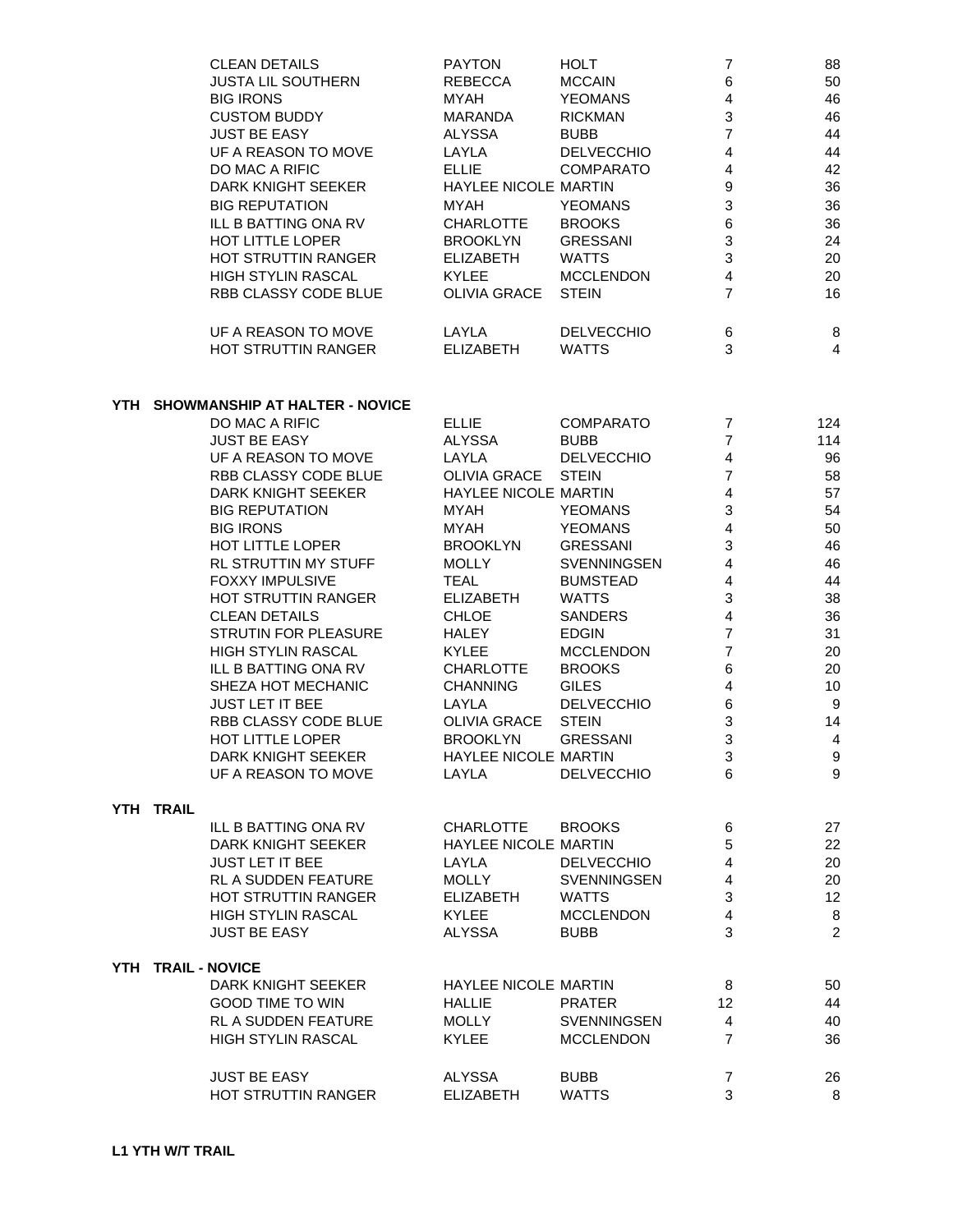|      | RBB CLASSY CODE BLUE                        | OLIVIA GRACE         | <b>STEIN</b>      | $\overline{7}$          | 40           |
|------|---------------------------------------------|----------------------|-------------------|-------------------------|--------------|
|      | DO MAC A RIFIC                              | <b>ELLIE</b>         | <b>COMPARATO</b>  | $\overline{7}$          | 30           |
|      | HOT LITTLE LOPER                            | <b>BROOKLYN</b>      | <b>GRESSANI</b>   | 3                       | 6            |
| YTH. | <b>WESTERN HORSEMANSHIP</b>                 |                      |                   |                         |              |
|      | <b>CLEAN DETAILS</b>                        | <b>PAYTON</b>        | <b>HOLT</b>       | $\overline{7}$          | 50           |
|      | <b>JUST BE EASY</b>                         | ALYSSA               | <b>BUBB</b>       | $\overline{7}$          | 42           |
|      | DARK KNIGHT SEEKER                          | HAYLEE NICOLE MARTIN |                   | 6                       | 41           |
|      | <b>CUSTOM BUDDY</b>                         | MARANDA              | <b>RICKMAN</b>    | 9                       | 37           |
|      | HOT STRUTTIN RANGER                         | <b>ELIZABETH</b>     | <b>WATTS</b>      | 6                       | 32           |
|      | <b>BIG IRONS</b>                            | <b>MYAH</b>          | <b>YEOMANS</b>    | $\overline{4}$          | 30           |
|      | <b>BIG REPUTATION</b>                       | <b>MYAH</b>          | <b>YEOMANS</b>    | 3                       | 28           |
|      | <b>GOOD TIME TO WIN</b>                     | <b>HALLIE</b>        | <b>PRATER</b>     | 6                       | 12           |
|      | <b>JUSTA LIL SOUTHERN</b>                   | <b>REBECCA</b>       | <b>MCCAIN</b>     | 6                       | 11           |
|      | THAT WON SPELL                              | TEAL                 | <b>BUMSTEAD</b>   | 3                       | 10           |
|      | HIGH STYLIN RASCAL                          | <b>KYLEE</b>         | <b>MCCLENDON</b>  | $\overline{4}$          | 8            |
|      | YTH WESTERN HORSEMANSHIP - NOVICE           |                      |                   |                         |              |
|      | <b>GOOD TIME TO WIN</b>                     | <b>HALLIE</b>        | <b>PRATER</b>     | 6                       | 80           |
|      | <b>JUSTA LIL SOUTHERN</b>                   | <b>REBECCA</b>       | <b>MCCAIN</b>     | 6                       | 71           |
|      | <b>JUST BE EASY</b>                         | <b>ALYSSA</b>        | <b>BUBB</b>       | $\overline{7}$          | 48           |
|      | <b>CUSTOM BUDDY</b>                         | <b>MARANDA</b>       | <b>RICKMAN</b>    | 3                       | 42           |
|      | <b>BIG IRONS</b>                            | <b>MYAH</b>          | <b>YEOMANS</b>    | $\overline{4}$          | 42           |
|      | KM EASY COME EASY GO                        | <b>MOLLY</b>         | SVENNINGSEN       | $\overline{\mathbf{4}}$ | 40           |
|      | <b>JUST LET IT BEE</b>                      | LAYLA                | <b>DELVECCHIO</b> | 6                       | 39           |
|      | <b>CLEAN DETAILS</b>                        | <b>PAYTON</b>        | <b>HOLT</b>       | $\overline{7}$          | 38           |
|      | STRUTIN FOR PLEASURE                        | <b>HALEY</b>         | <b>EDGIN</b>      | 4                       | 34           |
|      | <b>BIG REPUTATION</b>                       | MYAH                 | <b>YEOMANS</b>    | 3                       | 30           |
|      | HOT STRUTTIN RANGER                         | <b>ELIZABETH</b>     | <b>WATTS</b>      | 3                       | 24           |
|      | THAT WON SPELL                              | <b>TEAL</b>          | <b>BUMSTEAD</b>   | 3                       | 22           |
|      | HIGH STYLIN RASCAL                          | <b>KYLEE</b>         | <b>MCCLENDON</b>  | $\overline{7}$          | 20           |
|      | YTH WALK TROT WESTERN HORSEMANSHIP - NOVICE |                      |                   |                         |              |
|      | RBB CLASSY CODE BLUE                        | OLIVIA GRACE         | <b>STEIN</b>      | $\overline{7}$          | 50           |
|      | DO MAC A RIFIC                              | <b>ELLIE</b>         | <b>COMPARATO</b>  | $\overline{7}$          | 32           |
|      | <b>FOXXY IMPULSIVE</b>                      | <b>TEAL</b>          | <b>BUMSTEAD</b>   | 4                       | 14           |
|      | SHEZA HOT MECHANIC                          | <b>CHANNING</b>      | <b>GILES</b>      | 4                       | 14           |
|      | YTH WESTERN PLEASURE                        |                      |                   |                         |              |
|      | <b>JOANEE CASH</b>                          | <b>STEVE</b>         | <b>WHEAT</b>      | 6                       | 52           |
|      | ILL B BATTING ONA RV                        | <b>CHARLOTTE</b>     | <b>BROOKS</b>     | 6                       | 46           |
|      | <b>JUSTA LIL SOUTHERN</b>                   | <b>REBECCA</b>       | <b>MCCAIN</b>     | 6                       | 29           |
|      | <b>JUST BE EASY</b>                         | <b>ALYSSA</b>        | <b>BUBB</b>       | $\overline{7}$          | 28           |
|      | HOT STRUTTIN RANGER                         | ELIZABETH            | <b>WATTS</b>      | 6                       | 11           |
|      | <b>SPOT LIGHTT</b>                          | JAMIE                | ANDERSON          | 3                       | 9            |
|      | <b>HIGH STYLIN RASCAL</b>                   | <b>KYLEE</b>         | <b>MCCLENDON</b>  | 4                       | 4            |
|      | YTH WESTERN PLEASURE - NOVICE               |                      |                   |                         |              |
|      | <b>JUST BE EASY</b>                         | <b>ALYSSA</b>        | <b>BUBB</b>       | 7                       | 38           |
|      | <b>HIGH STYLIN RASCAL</b>                   | <b>KYLEE</b>         | <b>MCCLENDON</b>  | $\overline{7}$          | 24           |
|      | <b>HOT STRUTTIN RANGER</b>                  | <b>ELIZABETH</b>     | <b>WATTS</b>      | 3                       | $\,6$        |
|      | <b>STRUTIN FOR PLEASURE</b>                 | <b>HALEY</b>         | <b>EDGIN</b>      | 3                       | $\mathbf{3}$ |
|      | YOUTH L1 W/T WESTERN PLEASURE               |                      |                   |                         |              |
|      | RBB CLASSY CODE BLUE                        | <b>OLIVIA GRACE</b>  | <b>STEIN</b>      | 7                       | 44           |
|      | DO MAC A RIFIC                              | ELLIE                | <b>COMPARATO</b>  | $\overline{7}$          | 34           |
|      | SHEZA HOT MECHANIC                          | <b>CHANNING</b>      | <b>GILES</b>      | 4                       | 16           |
|      | <b>FOXXY IMPULSIVE</b>                      | <b>TEAL</b>          | <b>BUMSTEAD</b>   | 4                       | 12           |
|      | HOT LITTLE LOPER                            | <b>BROOKLYN</b>      | <b>GRESSANI</b>   | 3                       | 10           |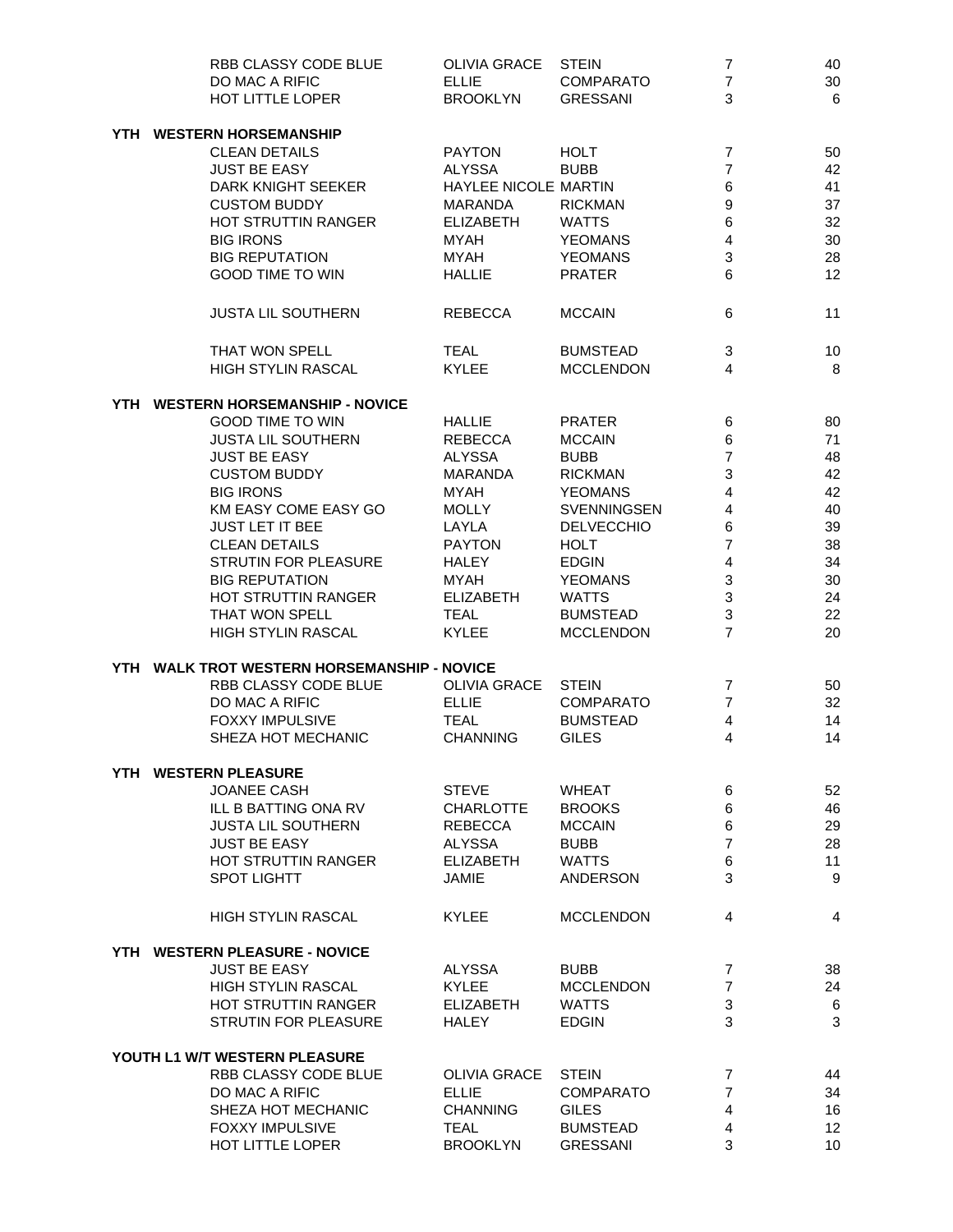|     |             | <b>YOUTH RANCH RIDING</b>           |                             |                      |                 |                 |
|-----|-------------|-------------------------------------|-----------------------------|----------------------|-----------------|-----------------|
|     |             | TRR ROCKIN CAT                      | <b>TRENT</b>                | <b>FERREIR</b>       | 13              | 43              |
|     |             | <b>WIMPYS LITTLEDIAMOND</b>         | <b>TRENT</b>                | <b>FERREIR</b>       | $\overline{7}$  | 21              |
|     |             | LC KATIES TUF N IZZY                | <b>KAYLEE</b>               | <b>MUGLACH</b>       | 6               | 11              |
|     |             | <b>BUNNY LITTLE STEP</b>            | <b>KAITLIN</b>              | <b>MCMAHON</b>       | 3               | 10              |
|     |             | <b>CUSTOM BUDDY</b>                 | <b>MARANDA</b>              | <b>RICKMAN</b>       | 3               | 6               |
|     |             | <b>GUNNAFOOLYA</b>                  | <b>KAITLIN</b>              | <b>MCMAHON</b>       | 3               | $\mathbf{3}$    |
|     |             |                                     |                             |                      |                 |                 |
|     |             | <b>L1 YOUTH RANCH RIDING</b>        |                             |                      |                 |                 |
|     |             | LC KATIES TUF N IZZY                | <b>KAYLEE</b>               | <b>MUGLACH</b>       | 6               | 12              |
|     |             | <b>STRUTIN FOR PLEASURE</b>         | <b>HALEY</b>                | <b>EDGIN</b>         | 4               | $\,8\,$         |
|     |             | <b>CUSTOM BUDDY</b>                 | MARANDA                     | <b>RICKMAN</b>       | 3               | $\,6\,$         |
|     |             | <b>BUNNY LITTLE STEP</b>            | <b>KAITLIN</b>              | <b>MCMAHON</b>       | 3               | $6\phantom{1}6$ |
|     |             | YTH HUNTER UNDER SADDLE             |                             |                      |                 |                 |
|     |             | <b>CLEAN DETAILS</b>                | <b>PAYTON</b>               | <b>HOLT</b>          | $\overline{7}$  | 54              |
|     |             | <b>BIG IRONS</b>                    | <b>MYAH</b>                 | <b>YEOMANS</b>       | 4               | 40              |
|     |             | UF A REASON TO MOVE                 | LAYLA                       | <b>DELVECCHIO</b>    | 4               | 28              |
|     |             | YOU HAD ME AT ALLO                  | <b>TANYA</b>                | CAPITOLACHRISTOPHER6 |                 | 28              |
|     |             |                                     | <b>TEAL</b>                 | <b>BUMSTEAD</b>      |                 | 26              |
|     |             | THAT WON SPELL                      |                             |                      | 3               |                 |
|     |             | <b>BIG REPUTATION</b>               | <b>MYAH</b>                 | <b>YEOMANS</b>       | 3               | 20              |
|     |             | <b>JUST BE EASY</b>                 | <b>ALYSSA</b>               | <b>BUBB</b>          | 7               | 18              |
|     |             | <b>HIGH STYLIN RASCAL</b>           | <b>KYLEE</b>                | <b>MCCLENDON</b>     | $\overline{4}$  | 12              |
|     |             | PRETTY GOOD PAYBACK                 | <b>ADDISON</b>              | <b>HARR</b>          | 6               | 15              |
|     |             |                                     |                             |                      |                 |                 |
|     |             | <b>JUST LET IT BEE</b>              | LAYLA                       | <b>DELVECCHIO</b>    | 9               | 14              |
|     |             | <b>DARK KNIGHT SEEKER</b>           | <b>HAYLEE NICOLE MARTIN</b> |                      | 1               | 9               |
|     |             | NATURAL MOVER                       | <b>CAMERYN</b>              | <b>KOLINOSKI</b>     | 6               | $\,6$           |
|     |             | THE ONE YOU LOVE                    | <b>VICTORIA</b>             | <b>RALEIGH</b>       | 3               | 3               |
|     |             | <b>TRULY PRICELES FLIRT</b>         | <b>JADE</b>                 | <b>CHAPPELL</b>      | 1               | 3               |
|     |             |                                     |                             |                      |                 |                 |
| YTH |             | <b>HUNTER UNDER SADDLE - NOVICE</b> |                             |                      |                 |                 |
|     |             | <b>JUST LET IT BEE</b>              | LAYLA                       | <b>DELVECCHIO</b>    | 12              | 47              |
|     |             | <b>BIG IRONS</b>                    | <b>MYAH</b>                 | <b>YEOMANS</b>       | 4               | 38              |
|     |             | UF A REASON TO MOVE                 | LAYLA                       | <b>DELVECCHIO</b>    | 4               | 34              |
|     |             |                                     | <b>TEAL</b>                 |                      |                 |                 |
|     |             | THAT WON SPELL                      |                             | <b>BUMSTEAD</b>      | 3               | 28              |
|     |             | DARK KNIGHT SEEKER                  | <b>HAYLEE NICOLE MARTIN</b> |                      | 5               | 27              |
|     |             | <b>BIG REPUTATION</b>               | <b>MYAH</b>                 | <b>YEOMANS</b>       | 3               | 26              |
|     |             | JUST BE EASY                        | ALYSSA                      | <b>BUBB</b>          | 7               | 24              |
|     |             | <b>HIGH STYLIN RASCAL</b>           | <b>KYLEE</b>                | <b>MCCLENDON</b>     | 7               | 20              |
|     |             | YOU HAD ME AT ALLO                  | TANYA                       | CAPITOLACHRISTOPHER6 |                 | 15              |
|     |             |                                     |                             |                      |                 |                 |
|     |             | <b>NATURAL MOVER</b>                | <b>CAMERYN</b>              | <b>KOLINOSKI</b>     | 3               | $\sqrt{5}$      |
|     |             | TRULY PRICELES FLIRT                | JADE                        | <b>CHAPPELL</b>      | 1               | $\sqrt{2}$      |
|     |             | PRETTY GOOD PAYBACK                 | <b>ADDISON</b>              | <b>HARR</b>          | 6               | 21              |
|     |             | L1 YTH W/T HUNTER UNDER SADDLE      |                             |                      |                 |                 |
|     |             | <b>CLEAN DETAILS</b>                | <b>CHLOE</b>                | <b>SANDERS</b>       | 4               | 40              |
|     |             | RBB CLASSY CODE BLUE                | OLIVIA GRACE                | <b>STEIN</b>         | $\overline{7}$  | 34              |
|     |             | <b>FOXXY IMPULSIVE</b>              | <b>TEAL</b>                 | <b>BUMSTEAD</b>      | 4               | 32              |
|     |             |                                     |                             |                      |                 |                 |
|     |             | DO MAC A RIFIC                      | <b>ELLIE</b>                | <b>COMPARATO</b>     | 7               | 24              |
|     |             | SHEZA HOT MECHANIC                  | <b>CHANNING</b>             | <b>GILES</b>         | 4               | 8               |
|     | YTH JUMPING |                                     |                             |                      |                 |                 |
|     |             | WHAT WE DO BY BLUE                  | <b>CORINNE</b>              | <b>KOLINOSKI</b>     | 9               | 21              |
|     |             | NATURAL MOVER                       | <b>CAMERYN</b>              | <b>KOLINOSKI</b>     | 9               | 18              |
|     |             |                                     |                             |                      |                 |                 |
|     |             | YTH WORKING HUNTER                  |                             |                      |                 |                 |
|     |             | NATURAL MOVER                       | <b>CAMERYN</b>              | <b>KOLINOSKI</b>     | 9               | 81              |
|     |             | TRULY NATURAL                       | <b>ELLE</b>                 | <b>BASSION</b>       | 12 <sup>2</sup> | 80              |
|     |             | WHAT WE DO BY BLUE                  | <b>CORINNE</b>              | <b>KOLINOSKI</b>     | 12 <sup>2</sup> | 57              |
|     |             | SO BLUE FOR YOU                     | <b>EMMA</b>                 | WRAY                 | 6               | 44              |
|     |             |                                     |                             |                      |                 |                 |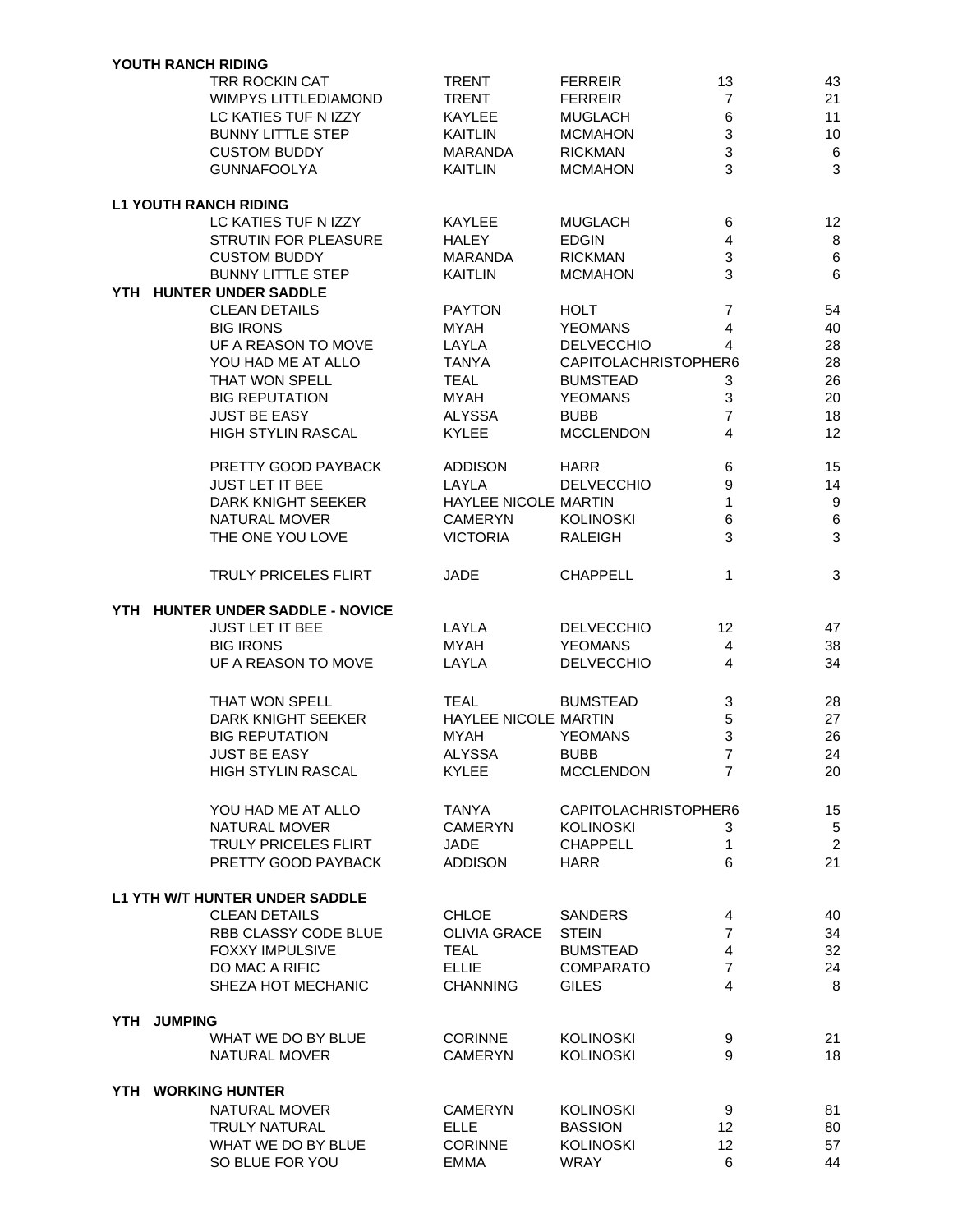| THE ONE YOU LOVE<br><b>JACKET REQUIRED</b><br><b>JUST CALL WILLY</b><br>THATS MY JAM<br>PRETTY GOOD PAYBACK | <b>VICTORIA</b><br><b>CAMERYN</b><br><b>ELLE</b><br><b>ADDISON</b><br><b>ADDISON</b> | <b>RALEIGH</b><br><b>KOLINOSKI</b><br><b>BASSION</b><br><b>HARR</b><br><b>HARR</b> | 6<br>3<br>12<br>6<br>6 | 42<br>40<br>40<br>27<br>8 |
|-------------------------------------------------------------------------------------------------------------|--------------------------------------------------------------------------------------|------------------------------------------------------------------------------------|------------------------|---------------------------|
| YTH WORKING HUNTER - NOVICE                                                                                 |                                                                                      |                                                                                    |                        |                           |
| TRULY NATURAL                                                                                               | <b>ELLE</b>                                                                          | <b>BASSION</b>                                                                     | 12                     | 89                        |
| <b>JUST CALL WILLY</b>                                                                                      | <b>ELLE</b>                                                                          | <b>BASSION</b>                                                                     | 12                     | 83                        |
| WHAT WE DO BY BLUE                                                                                          | <b>CORINNE</b>                                                                       | <b>KOLINOSKI</b>                                                                   | 12                     | 74                        |
| SO BLUE FOR YOU                                                                                             | <b>EMMA</b>                                                                          | <b>WRAY</b>                                                                        | 6                      | 36                        |
| THE ONE YOU LOVE                                                                                            | <b>VICTORIA</b>                                                                      | <b>RALEIGH</b>                                                                     | 6                      | 32                        |
| PRETTY GOOD PAYBACK                                                                                         | <b>ADDISON</b>                                                                       | <b>HARR</b>                                                                        | 6                      | 25                        |
| THATS MY JAM<br><b>ITS ALL ABOUT KHROME</b>                                                                 | <b>ADDISON</b><br><b>VICTORIA</b>                                                    | <b>HARR</b><br><b>RALEIGH</b>                                                      | 6<br>6                 | 21<br>16                  |
| <b>NEXT TANGIBLE ASSET</b>                                                                                  | <b>VICTORIA</b>                                                                      | <b>RALEIGH</b>                                                                     | 6                      | 6                         |
| YTH HUNTER HACK                                                                                             |                                                                                      |                                                                                    |                        |                           |
| <b>NATURAL MOVER</b>                                                                                        | <b>CAMERYN</b>                                                                       | <b>KOLINOSKI</b>                                                                   | 12                     | 112                       |
| TRULY NATURAL                                                                                               | <b>ELLE</b>                                                                          | <b>BASSION</b>                                                                     | 12                     | 90                        |
| WHAT WE DO BY BLUE                                                                                          | <b>CORINNE</b>                                                                       | <b>KOLINOSKI</b>                                                                   | 12                     | 64                        |
| SO BLUE FOR YOU                                                                                             | <b>EMMA</b>                                                                          | <b>WRAY</b>                                                                        | 6                      | 41                        |
| THE ONE YOU LOVE                                                                                            | <b>VICTORIA</b>                                                                      | <b>RALEIGH</b>                                                                     | 6                      | 36                        |
| PRETTY GOOD PAYBACK                                                                                         | <b>ADDISON</b>                                                                       | <b>HARR</b>                                                                        | 6                      | 32                        |
| THATS MY JAM                                                                                                | <b>ADDISON</b>                                                                       | <b>HARR</b>                                                                        | 6<br>6                 | 30<br>27                  |
| <b>ITS ALL ABOUT KHROME</b>                                                                                 | <b>VICTORIA</b>                                                                      | <b>RALEIGH</b>                                                                     |                        |                           |
| YTH HUNTER HACK - NOVICE<br>WHAT WE DO BY BLUE                                                              |                                                                                      |                                                                                    |                        |                           |
| PRETTY GOOD PAYBACK                                                                                         | <b>CORINNE</b><br><b>ADDISON</b>                                                     | <b>KOLINOSKI</b><br><b>HARR</b>                                                    | 12<br>6                | 52<br>45                  |
| SO BLUE FOR YOU                                                                                             | <b>EMMA</b>                                                                          | <b>WRAY</b>                                                                        | 6                      | 30                        |
| NEXT TANGIBLE ASSET                                                                                         | <b>VICTORIA</b>                                                                      | <b>RALEIGH</b>                                                                     | 6                      | 19                        |
| THATS MY JAM                                                                                                | <b>ADDISON</b>                                                                       | <b>HARR</b>                                                                        | 3                      | 19                        |
| <b>ITS ALL ABOUT KHROME</b>                                                                                 | <b>VICTORIA</b>                                                                      | <b>RALEIGH</b>                                                                     | 6                      | 11                        |
| TRULY PRICELES FLIRT                                                                                        | <b>JADE</b>                                                                          | <b>CHAPPELL</b>                                                                    | 1                      | 9                         |
| YTH HUNT SEAT EQUITATION                                                                                    |                                                                                      |                                                                                    |                        |                           |
| <b>CLEAN DETAILS</b>                                                                                        | <b>PAYTON</b>                                                                        | <b>HOLT</b>                                                                        | 7                      | 52                        |
| UF A REASON TO MOVE                                                                                         | LAYLA                                                                                | <b>DELVECCHIO</b>                                                                  | $\overline{7}$         | 48                        |
| <b>BIG IRONS</b>                                                                                            | <b>MYAH</b>                                                                          | <b>YEOMANS</b>                                                                     | 4                      | 34                        |
| <b>JUST BE EASY</b>                                                                                         | <b>ALYSSA</b>                                                                        | <b>BUBB</b>                                                                        | $\overline{7}$         | 28                        |
| <b>BIG REPUTATION</b><br>THAT WON SPELL                                                                     | <b>MYAH</b><br><b>TEAL</b>                                                           | <b>YEOMANS</b><br><b>BUMSTEAD</b>                                                  | 3<br>3                 | 26<br>18                  |
| <b>HIGH STYLIN RASCAL</b>                                                                                   | <b>KYLEE</b>                                                                         | <b>MCCLENDON</b>                                                                   | 4                      | 8                         |
| <b>JUST CALL WILLY</b>                                                                                      | <b>ELLE</b>                                                                          | <b>BASSION</b>                                                                     | 12                     | 62                        |
| SO BLUE FOR YOU                                                                                             | EMMA                                                                                 | <b>WRAY</b>                                                                        | 6                      | 26                        |
| THE ONE YOU LOVE                                                                                            | <b>VICTORIA</b>                                                                      | <b>RALEIGH</b>                                                                     | 3                      | 9                         |
| PRETTY GOOD PAYBACK                                                                                         | <b>ADDISON</b>                                                                       | <b>HARR</b>                                                                        | 6                      | $\bf8$                    |
| DARK KNIGHT SEEKER                                                                                          | HAYLEE NICOLE MARTIN                                                                 |                                                                                    | $\overline{7}$         | 68                        |
| NATURAL MOVER                                                                                               | <b>CAMERYN</b>                                                                       | <b>KOLINOSKI</b>                                                                   | 3                      | 16                        |
| YTH HUNT SEAT EQUITATION - NOVICE                                                                           |                                                                                      |                                                                                    |                        |                           |
| <b>JUST CALL WILLY</b>                                                                                      | <b>ELLE</b>                                                                          | <b>BASSION</b>                                                                     | 12                     | 81                        |
| SO BLUE FOR YOU                                                                                             | EMMA                                                                                 | <b>WRAY</b>                                                                        | 6                      | 50                        |
| UF A REASON TO MOVE                                                                                         | LAYLA                                                                                | <b>DELVECCHIO</b>                                                                  | 4                      | 38                        |
| <b>BIG IRONS</b>                                                                                            | MYAH                                                                                 | <b>YEOMANS</b>                                                                     | $\overline{4}$         | 34                        |
| <b>BIG REPUTATION</b>                                                                                       | MYAH                                                                                 | <b>YEOMANS</b>                                                                     | 3                      | 30                        |
| <b>JUST LET IT BEE</b>                                                                                      | LAYLA                                                                                | <b>DELVECCHIO</b>                                                                  | 6                      | 30                        |
| HIGH STYLIN RASCAL<br>THAT WON SPELL                                                                        | <b>KYLEE</b><br><b>TEAL</b>                                                          | <b>MCCLENDON</b><br><b>BUMSTEAD</b>                                                | $\overline{7}$<br>3    | 22<br>22                  |
| JUST BE EASY                                                                                                | <b>ALYSSA</b>                                                                        | <b>BUBB</b>                                                                        | $\overline{7}$         | 20                        |
| PRETTY GOOD PAYBACK                                                                                         | <b>ADDISON</b>                                                                       | <b>HARR</b>                                                                        | 6                      | 19                        |
|                                                                                                             |                                                                                      |                                                                                    |                        |                           |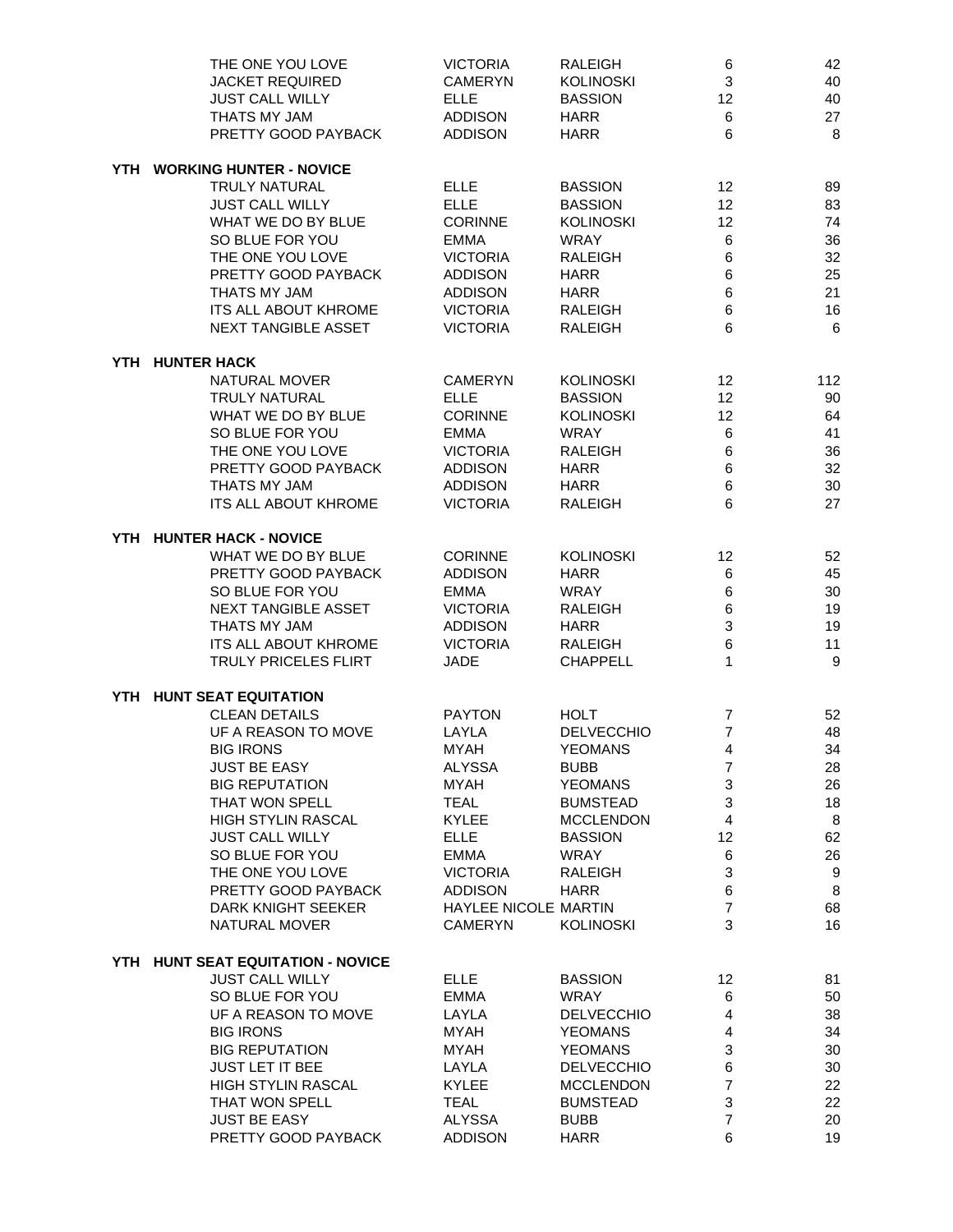|     | THE ONE YOU LOVE                            | <b>VICTORIA</b>     | RALEIGH           | 6                       | 15                                        |
|-----|---------------------------------------------|---------------------|-------------------|-------------------------|-------------------------------------------|
|     | YTH WALK TROT HUNT SEAT EQUITATION - NOVICE |                     |                   |                         |                                           |
|     | <b>FOXXY IMPULSIVE</b>                      | <b>TEAL</b>         | <b>BUMSTEAD</b>   | 4                       | 40                                        |
|     | RBB CLASSY CODE BLUE                        | <b>OLIVIA GRACE</b> | <b>STEIN</b>      | $\overline{7}$          | 34                                        |
|     | <b>CLEAN DETAILS</b>                        | <b>CHLOE</b>        | <b>SANDERS</b>    | 4                       | 32                                        |
|     |                                             |                     |                   | $\overline{7}$          |                                           |
|     | DO MAC A RIFIC                              | <b>ELLIE</b>        | <b>COMPARATO</b>  |                         | 26                                        |
|     | SHEZA HOT MECHANIC                          | <b>CHANNING</b>     | <b>GILES</b>      | 4                       | $\bf 8$                                   |
|     | <b>JUST LET IT BEE</b>                      | LAYLA               | <b>DELVECCHIO</b> | 3                       | 6                                         |
| YTH | <b>EQUITATION OVER FENCES</b>               |                     |                   |                         |                                           |
|     | <b>JUST CALL WILLY</b>                      | <b>ELLE</b>         | <b>BASSION</b>    | 12                      | 83                                        |
|     | WHAT WE DO BY BLUE                          | <b>CORINNE</b>      | <b>KOLINOSKI</b>  | 12                      | 61                                        |
|     | NATURAL MOVER                               | <b>CAMERYN</b>      | <b>KOLINOSKI</b>  | 9                       | 52                                        |
|     | THE ONE YOU LOVE                            | <b>VICTORIA</b>     | <b>RALEIGH</b>    | 6                       | 41                                        |
|     | <b>JACKET REQUIRED</b>                      | <b>CAMERYN</b>      | <b>KOLINOSKI</b>  | 6                       | 32                                        |
|     | SO BLUE FOR YOU                             | <b>EMMA</b>         | <b>WRAY</b>       | 6                       | 31                                        |
|     | THATS MY JAM                                | <b>ADDISON</b>      | <b>HARR</b>       | 6                       | 19                                        |
|     | <b>ITS ALL ABOUT KHROME</b>                 | <b>VICTORIA</b>     | <b>RALEIGH</b>    | 6                       | 15                                        |
|     | PRETTY GOOD PAYBACK                         |                     |                   | 6                       | 12                                        |
|     |                                             | <b>ADDISON</b>      | <b>HARR</b>       |                         |                                           |
| YTH | <b>EQUITATION OVER FENCES - NOVICE</b>      |                     |                   |                         |                                           |
|     | <b>JUST CALL WILLY</b>                      | <b>ELLE</b>         | <b>BASSION</b>    | 12                      | 43                                        |
|     | WHAT WE DO BY BLUE                          | <b>CORINNE</b>      | <b>KOLINOSKI</b>  | 12                      | 43                                        |
|     | SO BLUE FOR YOU                             | <b>EMMA</b>         | <b>WRAY</b>       | 6                       | 27                                        |
|     | ITS ALL ABOUT KHROME                        | <b>VICTORIA</b>     | <b>RALEIGH</b>    | 6                       | 23                                        |
|     | THATS MY JAM                                | <b>ADDISON</b>      | <b>HARR</b>       | 6                       | 20                                        |
|     | THE ONE YOU LOVE                            | <b>VICTORIA</b>     | <b>RALEIGH</b>    | 6                       | 11                                        |
|     | PRETTY GOOD PAYBACK                         | <b>ADDISON</b>      | <b>HARR</b>       | 6                       | 9                                         |
|     |                                             |                     |                   |                         |                                           |
|     | YTH PERFORMANCE HALTER MARES                |                     |                   |                         |                                           |
|     | <b>CLEAN DETAILS</b>                        | <b>PAYTON</b>       | <b>HOLT</b>       | $\overline{7}$          | 44                                        |
|     | ILL B BATTING ONA RV                        | <b>CHARLOTTE</b>    | <b>BROOKS</b>     | 6                       | 19                                        |
|     | THAT WON SPELL                              | <b>TEAL</b>         | <b>BUMSTEAD</b>   | 3                       | 6                                         |
|     | YTH PERFORMANCE HALTER MARES - NOVICE       |                     |                   |                         |                                           |
|     | <b>CLEAN DETAILS</b>                        | <b>CHLOE</b>        | <b>SANDERS</b>    | 4                       | 16                                        |
|     | <b>STRUTIN FOR PLEASURE</b>                 | <b>HALEY</b>        | <b>EDGIN</b>      | $\overline{4}$          | 8                                         |
|     | YTH PERFORMANCE HALTER GELDINGS             |                     |                   |                         |                                           |
|     | <b>JUSTA LIL SOUTHERN</b>                   | <b>REBECCA</b>      | <b>MCCAIN</b>     | 6                       | 47                                        |
|     | <b>BIG IRONS</b>                            | MYAH                | <b>YEOMANS</b>    | $\overline{\mathbf{4}}$ | 32                                        |
|     | <b>BIG REPUTATION</b>                       | MYAH                | <b>YEOMANS</b>    | 3                       | 30                                        |
|     | HOT LITTLE LOPER                            | <b>BROOKLYN</b>     | <b>GRESSANI</b>   | 3                       | 18                                        |
|     | WON FOR DETAILS                             | <b>TELEK</b>        | <b>KOZLOWSKI</b>  | 3                       | 6                                         |
|     | <b>VRH YTH RANCH RIDING</b>                 |                     |                   |                         |                                           |
|     | TRR ROCKIN CAT                              | <b>TRENT</b>        | <b>FERREIR</b>    | 7                       | 22                                        |
|     | <b>WIMPYS LITTLEDIAMOND</b>                 | <b>TRENT</b>        | <b>FERREIR</b>    | 1                       | $\overline{c}$                            |
|     |                                             |                     | <b>ALLEN</b>      | 1                       | $\overline{2}$                            |
|     | <b>BOONTASTIC LITTLECAT</b>                 | <b>GRACELYNN</b>    |                   |                         |                                           |
|     | <b>VRH YTH RANCH TRAIL</b>                  |                     |                   |                         |                                           |
|     | TRR ROCKIN CAT                              | <b>TRENT</b>        | <b>FERREIR</b>    | 7                       | 21                                        |
|     | <b>GOTTA BE A BOON</b>                      | <b>GRACELYNN</b>    | ALLEN             | 3                       | 6                                         |
|     | <b>WIMPYS LITTLEDIAMOND</b>                 | <b>TRENT</b>        | <b>FERREIR</b>    | 1                       | $\overline{c}$                            |
|     |                                             |                     |                   |                         |                                           |
|     | <b>VRH YTH RANCH CUTTING</b>                |                     |                   |                         |                                           |
|     | <b>BOONTASTIC LITTLECAT</b>                 | <b>GRACELYNN</b>    | ALLEN             | 1                       | $\overline{c}$                            |
|     | VRH YTH WORKING RANCH HORSE                 |                     |                   |                         |                                           |
|     | WIMPYS LITTLEDIAMOND                        | <b>TRENT</b>        | <b>FERREIR</b>    | 1                       |                                           |
|     | <b>BOONTASTIC LITTLECAT</b>                 | <b>GRACELYNN</b>    | <b>ALLEN</b>      | 1                       | $\overline{\mathbf{c}}$<br>$\overline{c}$ |